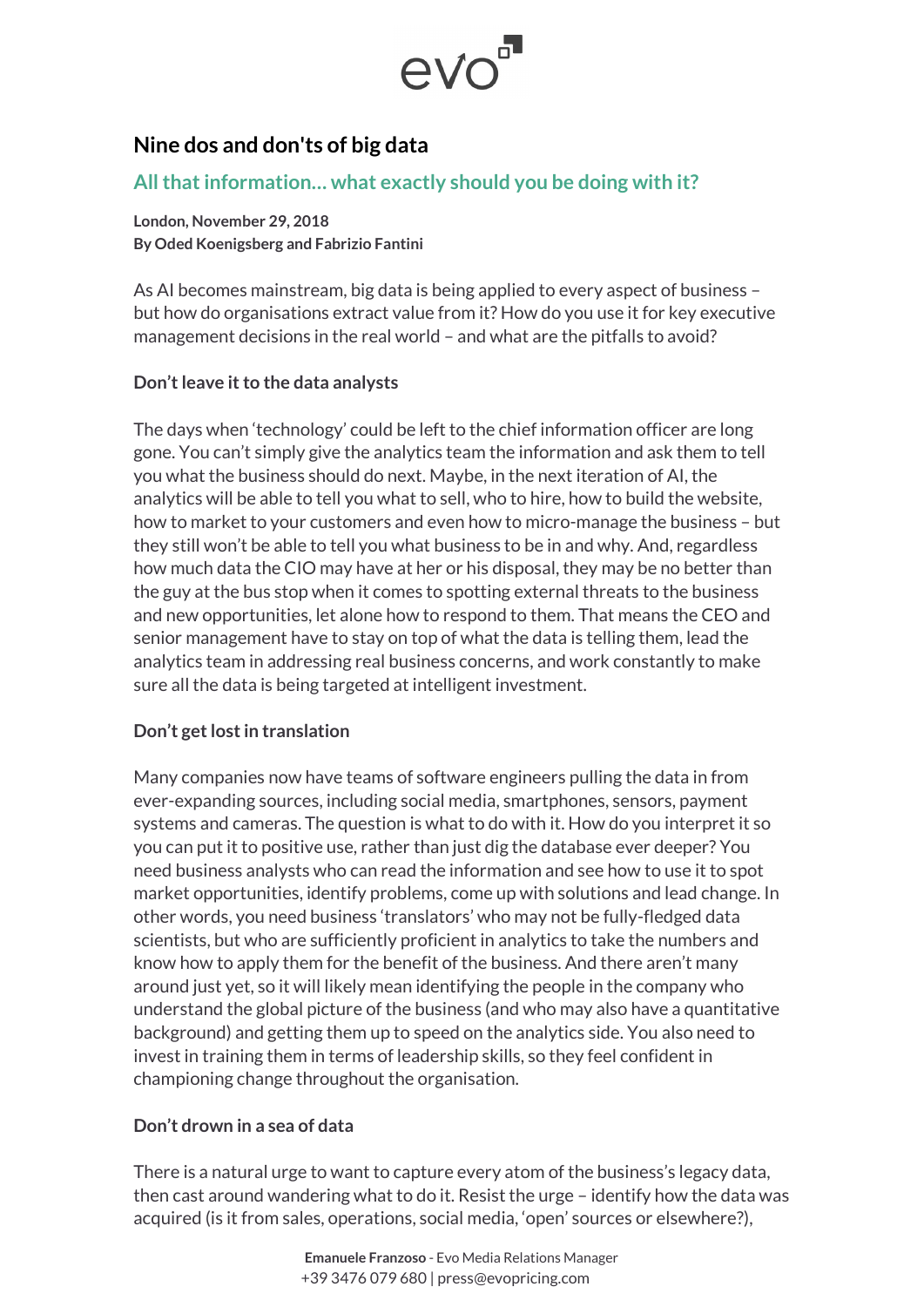

have specific business applications in mind, and make sure your data strategy connects directly to the analytics. This means, above all, avoiding the temptation to build complex models from the get-go. Instead of trying to capture all historic information, decide the business priorities – or even one overriding priority – then identify what data is likely to be useful in addressing it, and add to it gradually. This will enable you to develop a sound process and practice – in effect, good data governance – which can then be augmented and refined by linking new and different datasets to yield new insights.

#### **Know where to start**

Following on from this, begin by identifying the most promising sources of value to the business. That means developing an organic view of opportunities and pinpointing those components of the value chain with the greatest potential. Is it inventory optimisation or product development? The next step is to identify as many use cases as possible and look at how you can apply new data and techniques to them to generate new insights. Decide your order of priority, based on potential financial impact, suitability to the business, and likely speed of implementation.

#### **Democratise that data**

One of the most common reasons for lack of uptake of data analytics is that the people who can put it to best use lack meaningful access to it. Avoiding this pitfall requires a three-step strategy. First, it means making sure that the data is accessible to as many people as possible, so dispense with any organisational hierarchies that may impede access. Second, you need to drive consensus on the validity of the data, so there is agreement that it is, in effect, a single source of 'truth' for the business. Third, building on equal access, you need to develop an egalitarian culture whereby everyone is allowed to 'play' with the data without fear or favour and try to generate new ideas – or kill established company nostrums that are no longer fit for purpose – in such a way that their ideas, however counterintuitive, will be given equal airtime when it comes to decision making.

#### **Be ready to trade secrets**

Traditionally, companies of all shapes and sizes guarded all market and business information closely as a way to retain know-how and competitive edge. This is no longer necessarily the case and there are plenty of industries where sharing the data, for example as part of an industry bloc or cross-sector group, increases the comprehensiveness of the data and enables individual businesses, who may operate in different segments of the market, to enhance their offerings and create greater value. That doesn't mean, of course, that you must always tell all, but you need to know what other data sources are out there that may be useful to you and whether, by pooling, you can create a whole that is larger than the sum of its parts.

#### **Cultivate a culture**

To get the most from the data in terms of generating ideas that will lead to new